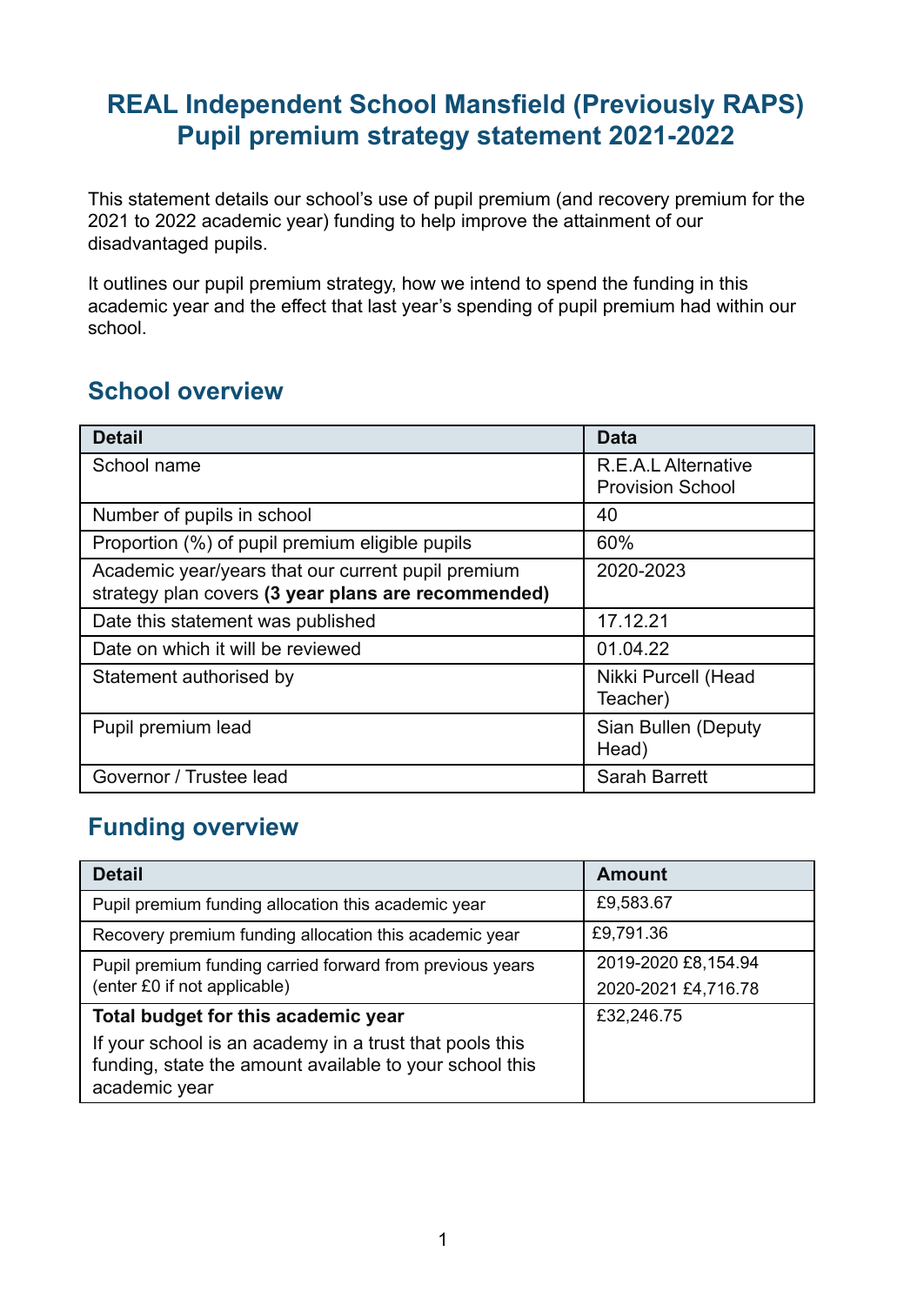# **Part A: Pupil premium strategy plan**

### **Statement of intent**

Our aim is to use pupil premium funding to help us achieve and sustain positive outcomes for our disadvantaged pupils, with particular emphasis on raising aspirations and preparation for adulthood. Whilst socio-economic disadvantage is not always the primary challenge our pupils face, we do see a variance in outcomes for disadvantaged pupils across the school when compared to their peers (and those who join us at similar starting points), particularly in terms of:

- · Academic attainment ·
- · Progression to further and higher education
- **Employability**
- Social opportunities

Our person centred approach to the use of pupil premium ensures that disadvantaged pupils have support in the areas where they require it most, using both formal and informal assessments to inform our decision making. Where required, pupil premium will be used to further enhance our bespoke education packages by incorporating additional specialist tuition from high quality teaching staff or by providing access to a specialist learning environment for their individual needs.

In addition to our academic enhancements, we will also provide disadvantaged pupils with support to develop independent life and social skills and continue to ensure that high-quality work experience, careers guidance and further and higher education guidance is available to all. We will also ensure they have access to social opportunities such as an overnight residential experience, trips to the theatre and other places of interest, where these are appropriate. Our strategy is integral to wider school plans for education and wellbeing recovery, notably through the provision of a Summer programme of activities. Our strategy will be driven by the needs and strengths of each young person, not assumptions or labels. This will help us to ensure that we offer them the relevant skills and experience they require to be prepared for adulthood.

Although our strategy is focused on the needs of disadvantaged pupils, it will benefit all pupils in our school where funding is spent on whole-school approaches, such as enhanced teaching support, therapeutic interventions, whole school reading approaches. Implicit in the intended outcomes detailed below, is the intention that outcomes for non-disadvantaged pupils will be improved alongside progress for their disadvantaged peers.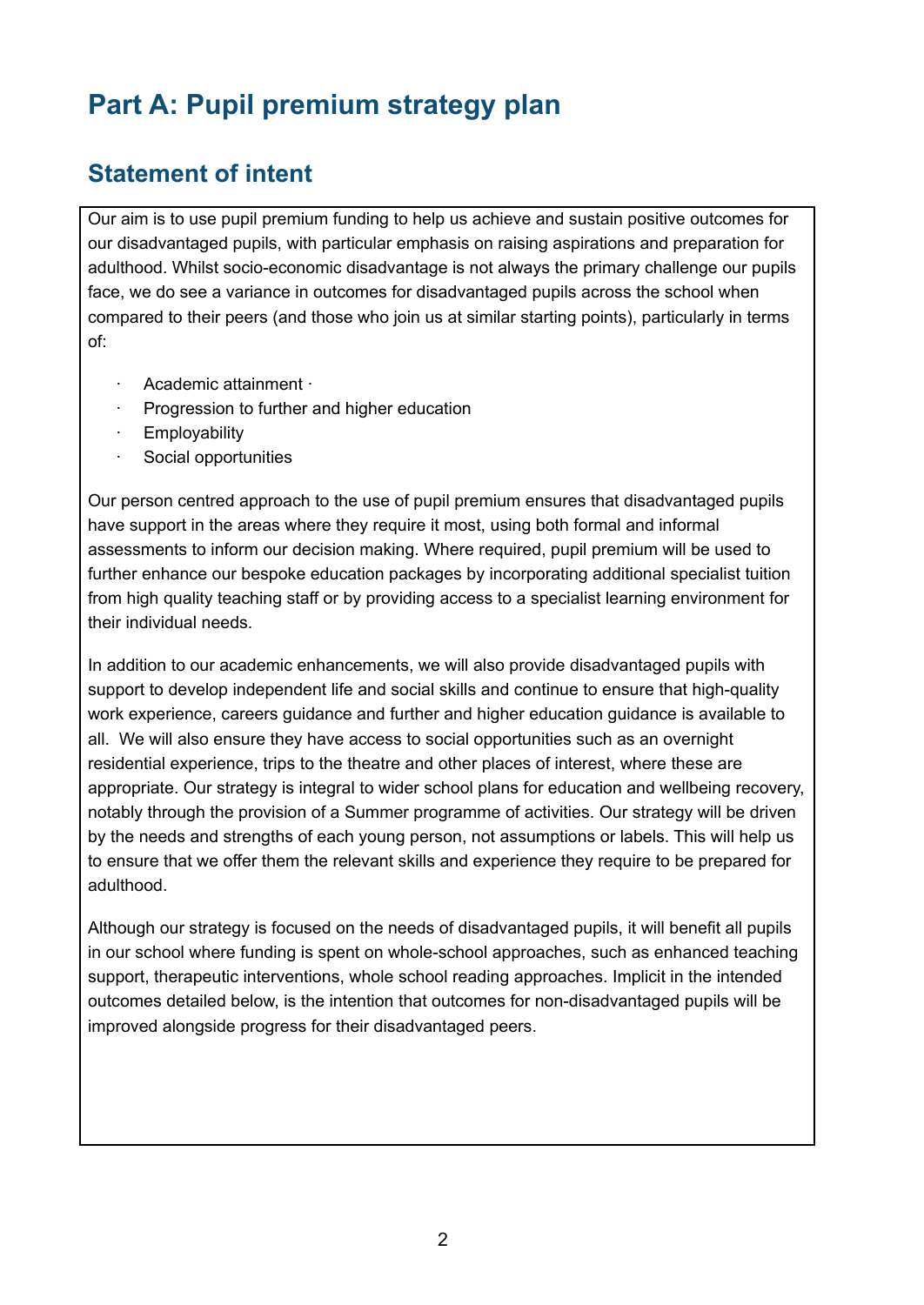# **Challenges**

This details the key challenges to achievement that we have identified among our disadvantaged pupils.

| <b>Challeng</b><br>e number | <b>Detail of challenge</b>                                                                                                                                                                                                                                                                                                                |
|-----------------------------|-------------------------------------------------------------------------------------------------------------------------------------------------------------------------------------------------------------------------------------------------------------------------------------------------------------------------------------------|
| 1                           | Our attendance data indicates that our disadvantaged learners have a lower<br>attendance figure due to anxiety related issues or school refusal, when<br>compared with their peers.                                                                                                                                                       |
| $\overline{2}$              | Our data and observations indicate that our disadvantaged learners have<br>below age related reading and literacy skills that impact on learning and<br>outcomes from across the curriculum.                                                                                                                                              |
| 3                           | Our data and experience indicates that some of our disadvantaged learners<br>have issues around social skills and concentration when learning alongside<br>their peers. This results in bespoke programmes being developed to improve<br>their concentration and skills.                                                                  |
| 4                           | Through observations and conversations with pupils and their families, we find<br>that disadvantaged pupils generally have fewer opportunities to develop<br>cultural capital outside of school. This can lead to low aspirations that impact<br>on their preparation for adulthood and ambitions for the future.                         |
| 5                           | Through observations and conversations with pupils and their families, we find<br>that disadvantaged pupils generally have reduced self-esteem, resilience and<br>mental health issues that impact on their ability to take risks with their learning.                                                                                    |
| 6                           | Our assessments, observations and conversations with pupils indicate that<br>disadvantaged pupils often require additional support to develop personal skills,<br>e.g., independent travel                                                                                                                                                |
| $\overline{7}$              | Our assessments, observations and discussions with pupils and families<br>demonstrate that the education, wellbeing and wider aspects of development of<br>many of our disadvantaged pupils have been impacted by the pandemic to a<br>greater extent than for other pupils. These findings are backed up by several<br>national studies. |

#### **Intended outcomes**

This explains the outcomes we are aiming for **by the end of our current strategy plan**, and how we will measure whether they have been achieved.

| Intended outcome                                                                                                                                                          | <b>Success criteria</b>                                                                                                                                                                                                                       |
|---------------------------------------------------------------------------------------------------------------------------------------------------------------------------|-----------------------------------------------------------------------------------------------------------------------------------------------------------------------------------------------------------------------------------------------|
| An improved attendance figure for our<br>disadvantaged learners, through the use of<br>rewards, work with specialist attendance staff<br>and other bespoke interventions. | All learners with an attendance of below<br>90% will have an improved attendance<br>when compared with their previous<br>attendance figure.<br>The whole cohort will have an increase in<br>their overall attendance figure by at least<br>5% |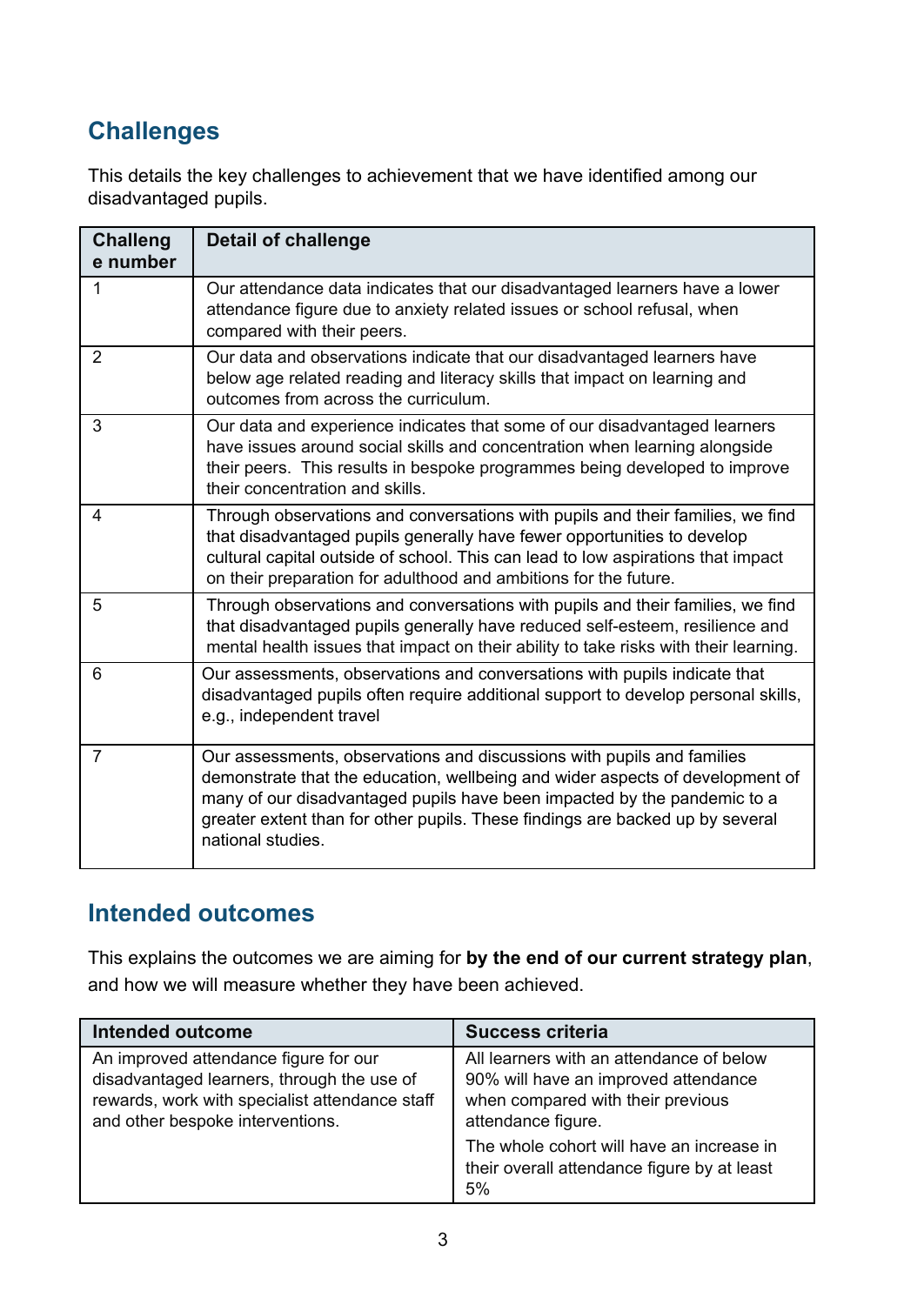|                                                                                                                                                                                     | There will be a reduction in the number of<br>learners who are classed as persistently<br>absent.<br>All data to be presented to Governors in the<br>end of year report to the full Governing<br>body. |
|-------------------------------------------------------------------------------------------------------------------------------------------------------------------------------------|--------------------------------------------------------------------------------------------------------------------------------------------------------------------------------------------------------|
| Our disadvantaged learners will have<br>improved reading ages and literacy skills that<br>enable them to access learning and achieve                                                | All disadvantaged learners will have an<br>improved reading age when compared with<br>their baseline.                                                                                                  |
| outcomes in other curriculum areas.                                                                                                                                                 | All disadvantaged learners will show<br>improved literacy skills when compared with<br>their baseline skills.                                                                                          |
|                                                                                                                                                                                     | Achievement data will be shared with<br>Governors at the end of the academic year.                                                                                                                     |
| Disadvantaged pupils have greater<br>confidence and independence to help<br>them engage more with the wider<br>community and prepare for adulthood.                                 | All disadvantaged learners will have access<br>to at least one community activity / visit<br>during the year and will show an improved<br>confidence as a result of this.                              |
|                                                                                                                                                                                     | Where appropriate, all disadvantaged<br>learners will have a high quality of support<br>to improve their independence skills,<br>including independent travel support,<br>budgeting and cooking.       |
|                                                                                                                                                                                     | Discussions will take place with learners<br>and parents/carers at the end of the<br>academic year.                                                                                                    |
| Disadvantaged pupils have higher aspirations<br>and feel better prepared for career progression<br>and / or HE opportunities through mentoring,<br>work experience and opportunity. | All disadvantaged learners will have access<br>to high quality careers advice and well<br>supported work experience placements.                                                                        |
|                                                                                                                                                                                     | All disadvantaged learners who are due to<br>leave our school will have a positive<br>destination.                                                                                                     |
| Disadvantaged learners have improved<br>resilience, mental health and wellbeing.                                                                                                    | All disadvantaged learners who require it,<br>will have access to high quality support from<br>qualified counsellors and staff who have<br>sound knowledge of wellbeing.                               |
|                                                                                                                                                                                     | All disadvantaged learners will have access<br>to a programme of support that will improve<br>their                                                                                                    |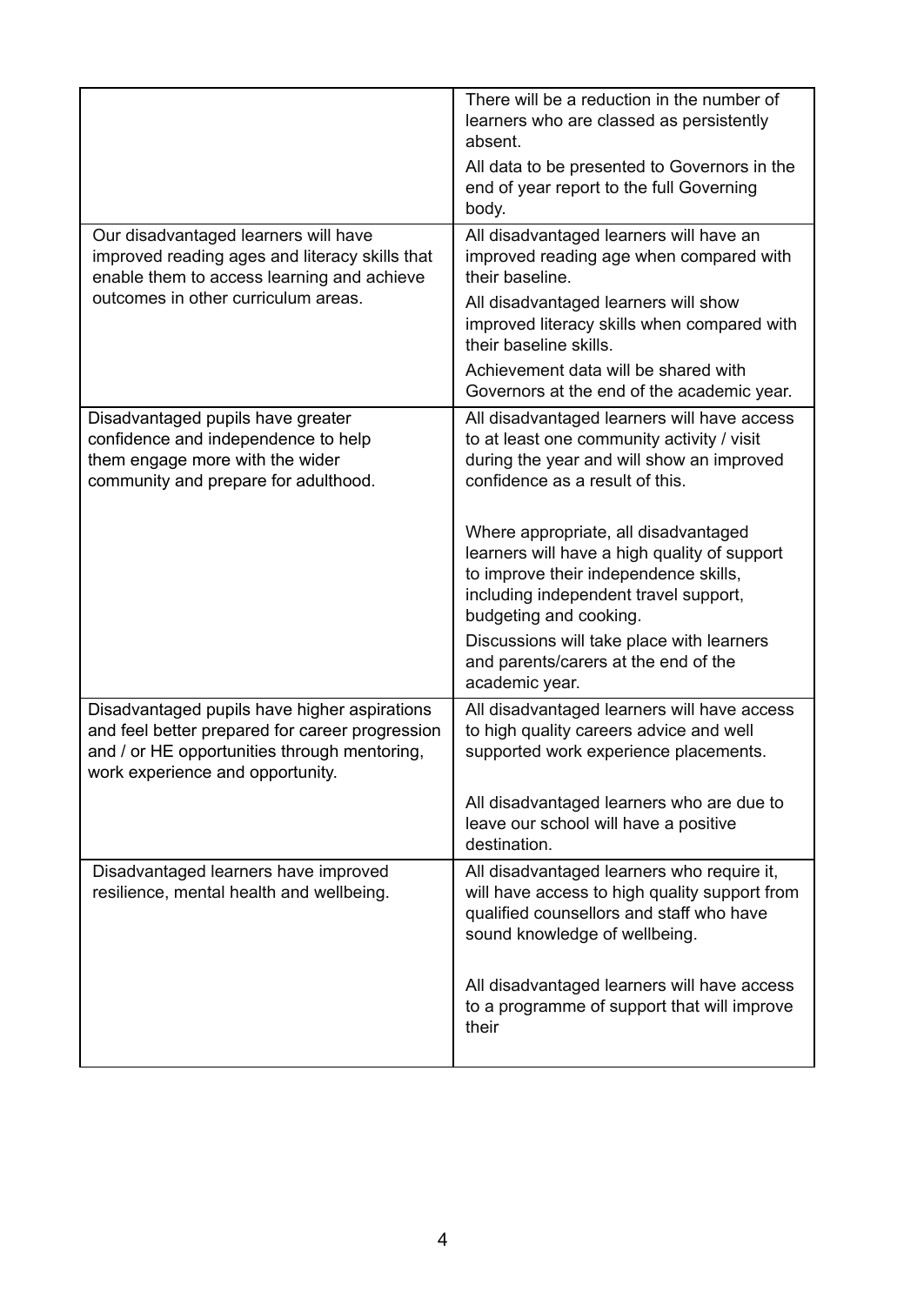## **Activity in this academic year**

This details how we intend to spend our pupil premium (and recovery premium funding) **this academic year** to address the challenges listed above.

#### **Teaching (for example, CPD, recruitment and retention)**

Budgeted cost: £10000

| <b>Activity</b>                                                                                                                             | Evidence that supports this approach                                                                                                                                                                                                                                                                                                                                                                                                                                                                                                                                    | <b>Challenge</b><br>number(s)<br>addressed |
|---------------------------------------------------------------------------------------------------------------------------------------------|-------------------------------------------------------------------------------------------------------------------------------------------------------------------------------------------------------------------------------------------------------------------------------------------------------------------------------------------------------------------------------------------------------------------------------------------------------------------------------------------------------------------------------------------------------------------------|--------------------------------------------|
| <b>January INSET</b><br><b>CPD</b> from Debbie<br>Hepplewhite $-$<br>Phonics<br>International plus<br>follow up training<br>where required. | According to the DFE, research shows that when<br>phonics is taught in a structured way – starting<br>with the easiest sounds and progressing through<br>to the most complex - it is the most effective way<br>of teaching young children to read.<br>DfE external template<br>(publishing.service.gov.uk)<br>Phonics International is one of the Government<br>recommended Systematic phonics programmes<br>and we believe one of the most appropriate<br>programmes for our learners.<br><u>Choosing a phonics teaching programme -</u><br><b>GOV.UK (www.gov.uk)</b> | 2                                          |
| Recruitment of a<br>Literacy Lead to<br>promote literacy<br>across the school<br>and across all<br>curriculum<br>subjects.                  | Evidence suggests that successful schools are<br>those that put literacy at the heart of learning<br>across all subjects. Employing a literacy lead to<br>co-ordinate literacy across the school was<br>identified as one of the effective strategies for<br>improving literacy.<br>Improving literacy in secondary schools.pdf<br>(publishing.service.gov.uk)                                                                                                                                                                                                          | 2                                          |

### **Targeted academic support (for example, tutoring, one-to-one support structured interventions)**

Budgeted cost: £ *10000*

| <b>Activity</b>                                                            | <b>Evidence that supports this</b><br>approach                                                                                                                            | <b>Challenge</b><br>number(s)<br>addressed |
|----------------------------------------------------------------------------|---------------------------------------------------------------------------------------------------------------------------------------------------------------------------|--------------------------------------------|
| Purchase of Lexia<br>package to improve<br>reading and literacy<br>skills. | Research has identified remedial and<br>tutorial use of technology as being<br>particularly practical for lower attaining<br>pupils, those with special educational needs | າ                                          |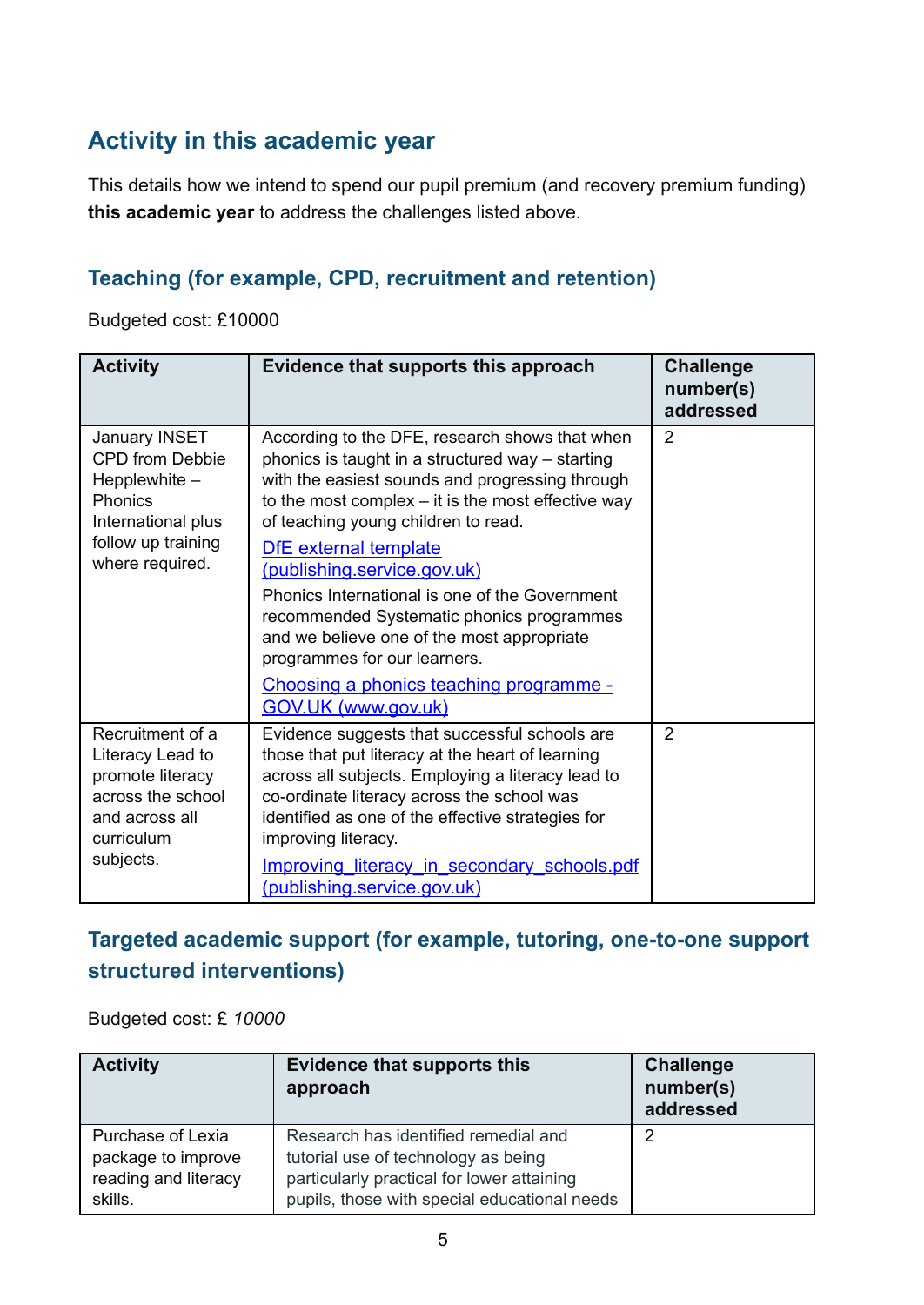|                                                                                                                                                                                                                          | or those from disadvantaged backgrounds<br>in providing intensive support to enable<br>them to catch up with their peers.<br>Technology can be particularly useful in<br>personalising learning to match pupils'<br>individual abilities and needs given the<br>potential for such programmes to adapt and<br>focus on the child's learning needs<br><b>Lexia Reading Core5<sup>®</sup>   EEF</b><br>(educationendowmentfoundation.org.uk                                                                                                                                                                                                                                                                                                                                                                                                              |                |
|--------------------------------------------------------------------------------------------------------------------------------------------------------------------------------------------------------------------------|--------------------------------------------------------------------------------------------------------------------------------------------------------------------------------------------------------------------------------------------------------------------------------------------------------------------------------------------------------------------------------------------------------------------------------------------------------------------------------------------------------------------------------------------------------------------------------------------------------------------------------------------------------------------------------------------------------------------------------------------------------------------------------------------------------------------------------------------------------|----------------|
| Purchase of further<br>resources and books<br>to enhance our<br>delivery of The<br><b>Phonics International</b><br>programme.                                                                                            | According to the DFE, research shows that<br>when phonics is taught in a structured way<br>- starting with the easiest sounds and<br>progressing through to the most complex -<br>it is the most effective way of teaching<br>young children to read.<br>DfE external template<br>(publishing.service.gov.uk)<br>Phonics International is one of the<br>Government recommended Systematic<br>phonics programmes and we believe one of<br>the most appropriate programmes for our<br>learners.<br><b>Choosing a phonics teaching</b><br>programme - GOV.UK (www.gov.uk)                                                                                                                                                                                                                                                                                 | $\overline{2}$ |
| In house enhanced<br>support Package<br>(ESP) targeted<br>support for careers,<br>wellbeing and<br>attendance. To include<br>specialist staff support,<br>supported work<br>experience<br>placements and<br>counselling. | The DFE recommends providing an<br>$\bullet$<br>identified member of staff as it enables<br>schools to build relationships with families<br>of persistently absent pupils, and provide<br>practical support to unblock barriers to<br>attendance.<br>Improving school attendance: support<br>for schools and local authorities -<br>GOV.UK (www.gov.uk)<br>Evidence of relationships based programme<br>for improving attendance is found below<br><b>Preventing Dropout in Secondary</b><br>Schools (ed.gov)<br>An evidence informed approach to<br><b>Durrington Research School</b><br>Career guidance is vital for social mobility. It<br>is about showing young people - whatever<br>their circumstances - the options open to<br>them, and helping them to make the best<br>choices for their future.<br><u>file (goodcareerguidance.org.uk)</u> | 4,5,6 and 7    |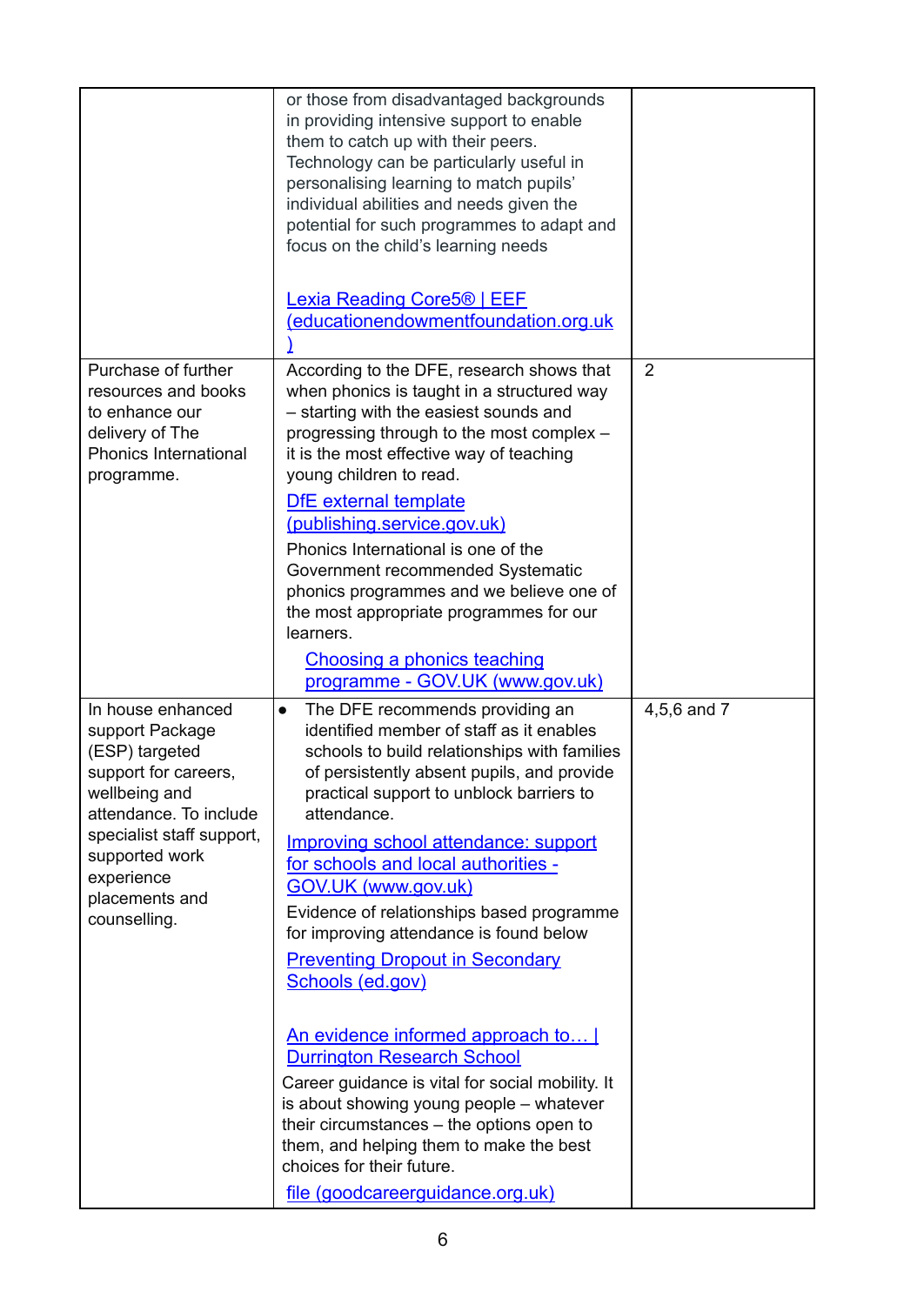| Provision of additional                                                                                                                                           | Counselling within secondary schools has<br>been shown to bring about significant<br>reductions in psychological distress in the<br>short term, and to help young people move<br>towards their personal goals<br><b>Advice template</b><br>(publishing.service.gov.uk)<br>Tuition targeted at specific needs and                     | 2,3,5 and 7 |
|-------------------------------------------------------------------------------------------------------------------------------------------------------------------|--------------------------------------------------------------------------------------------------------------------------------------------------------------------------------------------------------------------------------------------------------------------------------------------------------------------------------------|-------------|
| targeted support from<br>specialist staff.                                                                                                                        | knowledge gaps can be an effective method<br>to support low attaining pupils or those<br>falling behind, both one-to-one:<br>One to one tuition   EEF<br>(educationendowmentfoundation.org.uk                                                                                                                                        |             |
| Provision of additional<br>targeted support for<br>independence skills to<br>include shopping,<br>personal hygiene,<br>budgeting, travel<br>training and cooking. | Independent Travel Training is likely to<br>enhance pupils' social and employment<br>opportunities:<br><b>Department for Education</b><br>(publishing.service.gov.uk)                                                                                                                                                                | 6           |
| Purchase of<br>computerised<br>packages for maths<br>and spelling. (Nessy<br>and Rockstars maths)                                                                 | Nessy Reading has been thoroughly and<br>rigorously reviewed. Research evidence<br>proves that the Nessy program produces<br>positive educational results.<br><b>Evidence Results - Dyslexia Daily  </b><br><b>Dyslexia Daily</b><br>Teachers have expressed a desire to                                                             |             |
|                                                                                                                                                                   | continue to use Times Table Rockstars in<br>their teaching practise, as they found huge<br>benefits. As a result of the Times Table<br>Rockstars, children are enjoying the learning<br>and rehearsing of times tables and have an<br>increased level of confidence in their abilities<br>to use times tables in all areas of Maths. |             |
|                                                                                                                                                                   | To-what-extent-does-technology-enhanc<br>e-the-acquisition-of-times-table-knowledg<br>e-and-the-fast-and-accurate-recall-of-tim<br>es-table-facts.pdf (viridis-schools.co.uk)                                                                                                                                                        |             |

# **Wider strategies (for example, related to attendance, behaviour, wellbeing)**

Budgeted cost: £ *4000*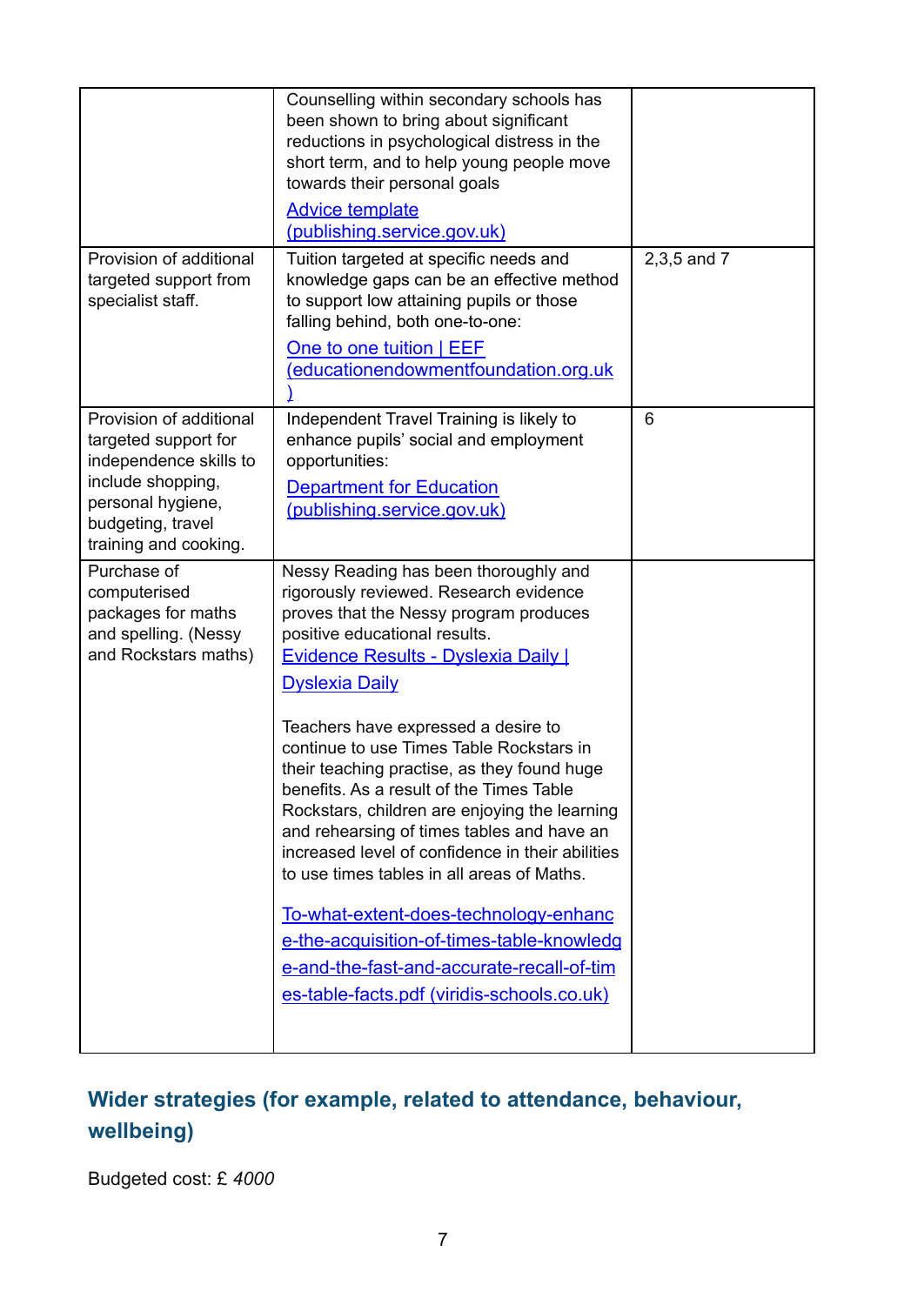| <b>Activity</b>                                                                                                                                                                                                        | <b>Evidence that supports this</b><br>approach                                                                                                                                                                                                                                                                                                                                                                                                                                                                                                                     | <b>Challenge</b><br>number(s)<br>addressed |
|------------------------------------------------------------------------------------------------------------------------------------------------------------------------------------------------------------------------|--------------------------------------------------------------------------------------------------------------------------------------------------------------------------------------------------------------------------------------------------------------------------------------------------------------------------------------------------------------------------------------------------------------------------------------------------------------------------------------------------------------------------------------------------------------------|--------------------------------------------|
| Funding of<br>personalised reward<br>systems for improved<br>behaviour and<br>attendance.                                                                                                                              | The DFE commissioned Ask Research to<br>complete case studies of Outstanding<br>schools for their Behaviour management<br>systems. Research found outstanding<br>schools had consistently applied rewards<br>and sanctions that were reviewed regularly<br>to maintain motivation and personalised<br>when appropriate to meet the needs of<br>learners with SEND. (ie when travelling long<br>distances etc)<br><b>ASK Research Report</b><br>(publishing.service.gov.uk)                                                                                         | 1,3,5,6 and 7                              |
| Funding towards the<br>hire of specialist<br>venues to promote<br>positive behaviour<br>choices, improve<br>wellbeing and<br>improve concentration<br>of selected learners.                                            | We have observed that the hire of specialist<br>venues for learners can impact positively on<br>their well being, concentration and social<br>skills. For some, it helps them to work<br>somewhere they feel safe but is the next<br>step to working out of the home. (ie their<br>local church) For others, it gives them a<br>space to learn and practice social skills with<br>adults and carefully chosen peers, before<br>working alongside others within our school<br>hub environments.<br>One to one tuition   EEF<br>(educationendowmentfoundation.org.uk | 3                                          |
| Funding of overnight<br>residential activities,<br>activity days, theatre<br>trips, museum trips,<br>visits from authors,<br>visits to local<br>community groups<br>and other visits to<br>expand cultural<br>capital. | Evidence suggests that the cultural capital<br>passed on through families helps children<br>do better in school. The education system<br>values the knowledge and ways of thinking<br>developed by acquiring cultural capital, both<br>abstract and formal.<br>What is cultural capital? - Cultural<br><b>Learning Alliance</b>                                                                                                                                                                                                                                    | 4                                          |
| Provision of breakfast<br>for learners to support<br>a positive start to their<br>day.                                                                                                                                 | The evidence shows that providing a<br>healthy school breakfast at the start of the<br>school day can contribute to improved<br>readiness to learn, increased concentration,<br>and improved wellbeing and behaviour.<br>Breakfast clubs programme 2021-2023<br>- GOV.UK (www.gov.uk)                                                                                                                                                                                                                                                                              | 1,3,4,5 and 7                              |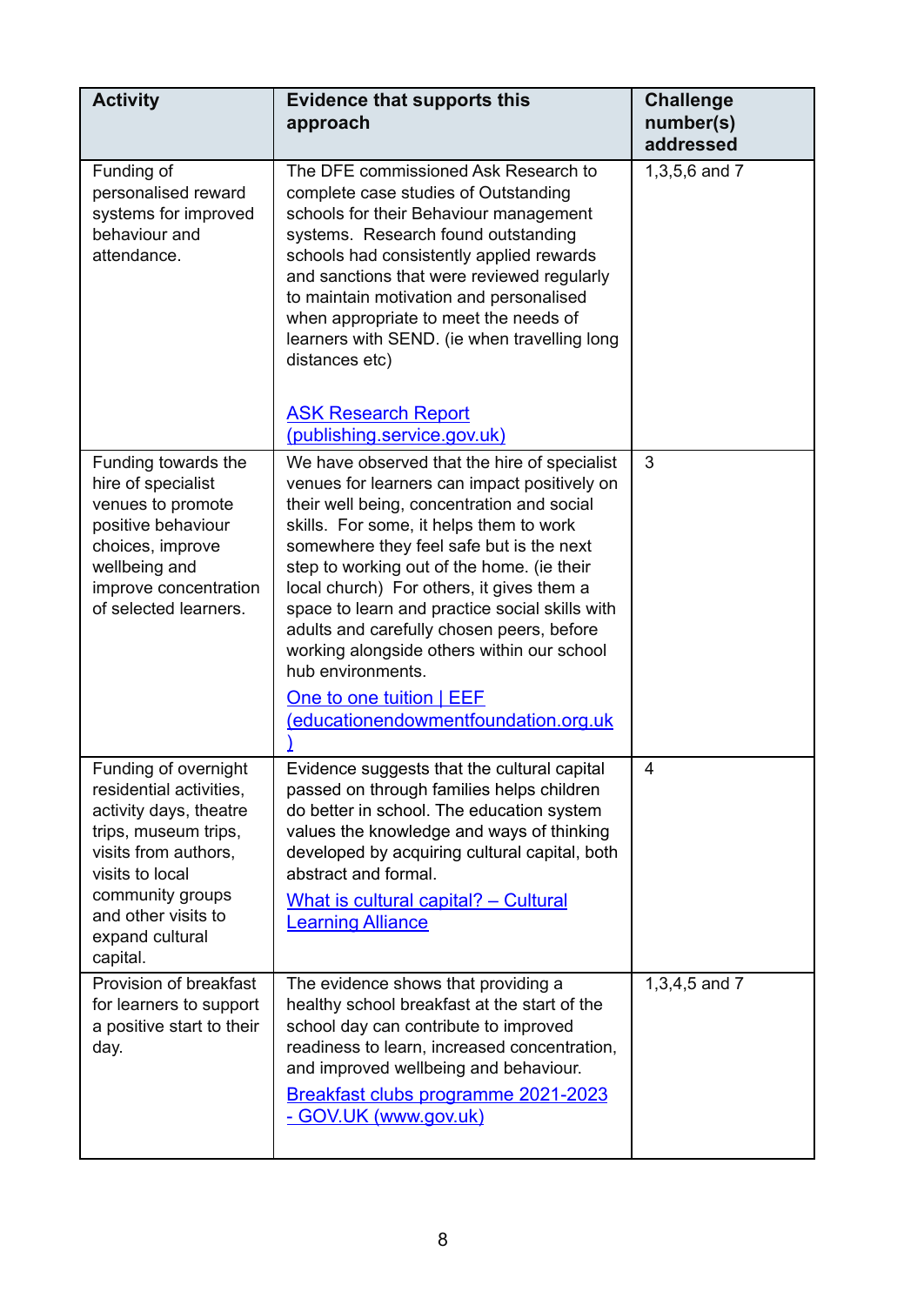| Literature-Review-Final-final-Parent-Insi<br>ght-Project-HB-v1.pdf<br>(family-action.org.uk) |  |
|----------------------------------------------------------------------------------------------|--|
|                                                                                              |  |

**Total budgeted cost: £24'000**

#### **NB - £8,246.75 has been ring fenced for individualised pupil premium use. (See detailed pupil premium expenditure spreadsheet for full details)**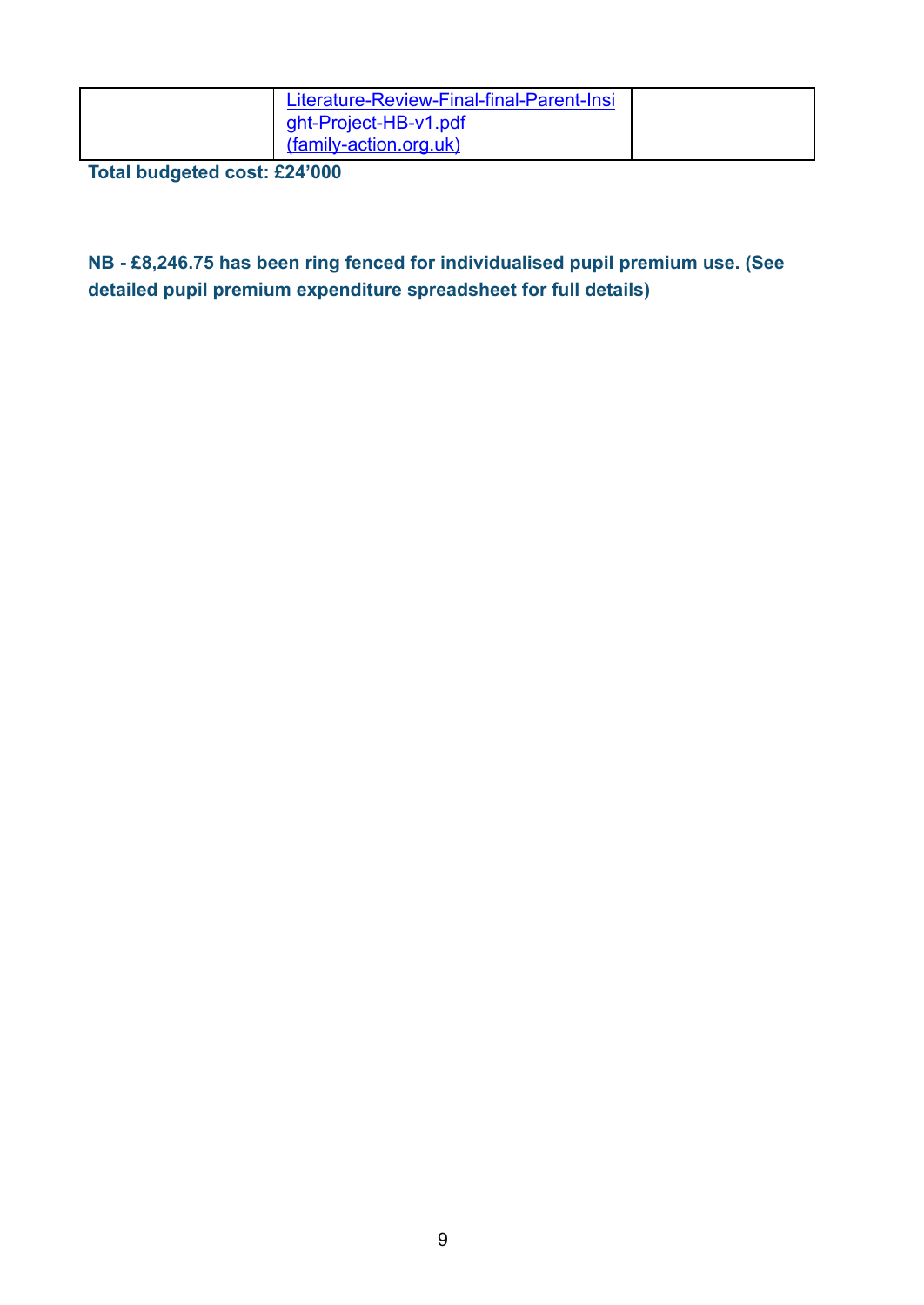# **Part B: Review of outcomes in the previous academic year**

## **Pupil premium strategy outcomes**

This details the impact that our pupil premium activity had on pupils in the 2020 to 2021 academic year.

Our internal assessments during 2020/21 indicated that disadvantaged pupil's academic and wider development outcomes were in general below what was anticipated.

Our assessment of the reasons for these outcomes points primarily to Covid-19 impact. This disrupted the teaching of all subject areas and had a negative impact on most pupils' development to varying degrees, particularly in limiting opportunities to progress social and communication skills and independence.

We mitigated the impact on academic outcomes, social communication skills and independence by our resolution to stay open to all learners who were able to safely attend face to face sessions. These sessions were delivered in an environment where learners felt safe, which sometimes included gardens, homes and local parks.

We also delivered bespoke and carefully differentiated package of support for learners when remote learning was required. This package included 6 levels of delivery, from pastoral support only, to online access to live lessons when learners could cope with this.

Our observations suggested that for many pupils, anxiety around Covid impacted on attendance, behaviour, wellbeing and mental health to varying degrees. We used pupil premium funding to help provide wellbeing support and targeted interventions where required. The impact of all of these challenges was greatest on our disadvantaged pupils, as has been evidenced across the country. Some learners benefitted from our interventions and others less so. (NB Recording of progress towards intended outcomes for individual learners can be shared where appropriate.)

### **Externally provided programmes**

*Please include the names of any non-DfE programmes that you purchased in the previous academic year. This will help the Department for Education identify which ones are popular in England*

| Programme | <b>Provider</b> |
|-----------|-----------------|
|           |                 |
|           |                 |